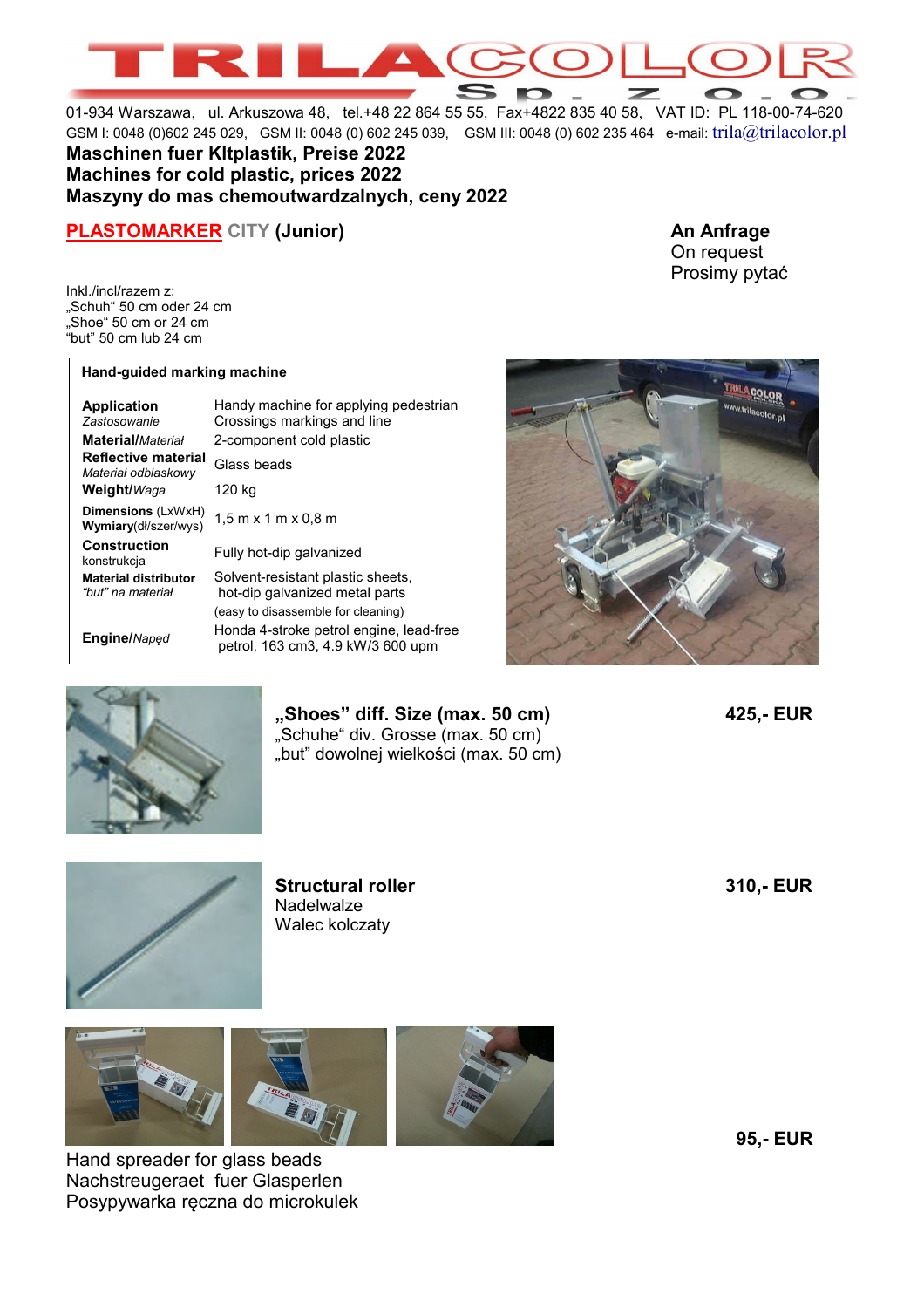Inkl./incl/razem z: 2 x "Schuhe" 24 cm und 12 cm 2 x "Shoes" 24 cm and 12 cm 2 x "buty" 24 cm oraz 12 cm

Handy machine for line applying with 12 cm or 24 cm (possibility other size but not more then 25 cm.) Handgefuehrte Maschine fuer Linienaplikation 12 cm oder 24 cm (auf Bestellung auch andere Groesse moeglich aber nur bis 25 cm.)

Ręczna maszyna do aplikacji mas chemoutwardzalnych w formie lini 12 cm oraz 24 cm (możliwe również inne szerokości do max. 25 cm)